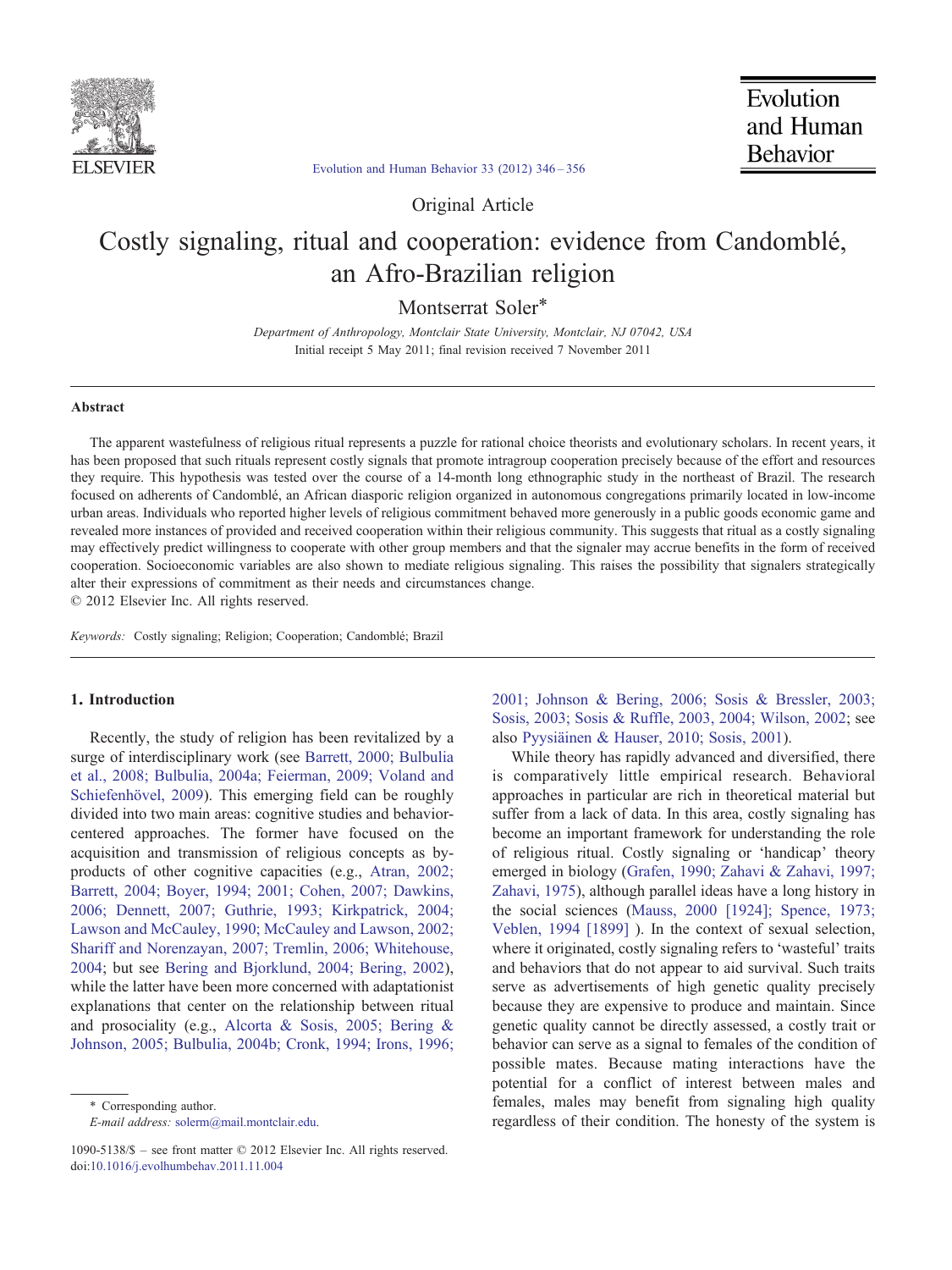maintained because only individuals in truly good condition will be able to bear the costs of the signal without sacrificing other aspects of their fitness. Signalers benefit because their advertisements make them attractive as mates, while receivers stand to gain reliable information about the sender's quality.

While all signals aimed at obtaining a response from a receiver carry inherent costs to the sender, these can be characterized as efficacy and strategic costs [\(Dawkins, 1993;](#page-9-0) [Guilford & Dawkins, 1991\)](#page-9-0). The former refer to the energetic and opportunity costs endured by the sender to produce a signal that is discernible to a potential receiver and the increased predation risk associated with being more noticeable. Every signal carries some efficacy costs. Costly signals are different because they exceed this minimum threshold and require an additional investment (i.e., strategic cost) from the sender in order to produce an extravagant trait or behavior that is hard to fake. In a given population, individuals will be present in a continuum of lowest to highest quality signalers whose ability to afford strategic costs will result in a range of signal intensities. While these hard-to-fake signals can potentially be faked, the high costs involved it their production will deter free-riders from advertising falsely (this is in contrast to 'indices', signals which cannot be faked because they are the direct result of an underlying attribute; [Maynard-Smith & Harper, 2003](#page-10-0)).

The logic of costly signaling theory has been extended to various aspects of human behavior, including cooperation [\(Gintis, Smith & Bowles, 2001](#page-9-0)), conspicuous consumption (e.g., [Griskevicius et al., 2007; Miller, 2009; Nelissen &](#page-9-0) [Meijers, 2011\)](#page-9-0), hunting [\(Smith & Bliege-Bird, 2000](#page-10-0)) and fishing ([Sosis, 2000](#page-10-0); see also [Bliege-Bird & Smith, 2005\)](#page-9-0). In the case of religion, [Irons \(1996, 2001\)](#page-10-0) has proposed that costly rituals may be understood as hard-to-fake signals that reliably indicate commitment to the group. Irons argues that religion represents a "cultural commitment" that binds participants to a set of ideas related to a community of believers. Since group members cannot directly evaluate each other's commitment, rituals that involve extensive time, effort or resources ensure that only those individuals who are truly devoted to the community and its shared ideas (that is, high-quality signalers) will find that benefits of groupbelonging outweigh the costs of participation. Irons argues that throughout human evolution, intragroup cooperation represented an important selective advantage. Individuals in groups who were able to work together more efficiently had a better chance of survival than those who did not. Hard-tofake rituals that advertised commitment to the religious group increased trust among members, facilitating the emergence of cooperation and collective action.

An analogous theory has been advanced by economist Larry Iannaccone, who argues that "stricter" churches are more successful precisely because they weed out free-riders not willing to comply with the sacrifices that are required to be part of the community [\(Iannaccone, 1992, 1994](#page-10-0)). Other theorists have advanced similar formulations (e.g., [Alcorta & Sosis,](#page-9-0) [2005; Atran, 2002; Boyer, 2001; Bulbulia, 2004b; Cronk,](#page-9-0) [1994; Henrich, 2009; Sosis & Alcorta, 2003; Sosis, 2003](#page-9-0)) and provided empirical support (e.g., [Ruffle & Sosis, 2007; Sosis](#page-10-0) [& Bressler, 2003; Sosis, Kress & Boster, 2007\)](#page-10-0). Like Irons, these researchers argue that ritual increases cooperation by providing an advertisement system that communicates the intensity of members' faith and thus solidarity toward the group. Since group enterprises are vulnerable to free-riding, professions of commitment can be reliable only if they are accompanied by "credible signals of cooperative intentions that are costly-to-fake" [\(Sosis, 2003](#page-10-0), p. 93).

However, in order for ritual (or any other trait or behavior) to fit the characteristics of a costly signal that is evolutionary stable, certain conditions must to be satisfied. [Bliege-Bird & Smith \(2005;](#page-9-0) see also [Gintis et al., 2001;](#page-9-0) [Grafen, 1990; Johnstone, 1997\)](#page-9-0) advance the following four criteria: one, members of a population vary with regard to an attribute that cannot be directly assessed but can be otherwise signaled; two, it is advantageous for others to obtain reliable information about variation in attribute quality; three, there is a conflict of interest between signalers and receivers so that deception (i.e., signaling higher-than-actual quality) benefits signalers at the expense of receivers; and four, the costs of producing or performing the signal are condition-dependent (low-quality individuals pay higher costs to produce the signal, or, ceteris paribus, the benefits of signaling are greater for high-quality individuals).

Sosis et al. ([Sosis et al., 2007; Sosis, 2003; Sosis, 2005\)](#page-10-0) have argued that ritual meets these conditions. One, intensity of religious faith is a variable trait among members of a population that cannot be directly assessed but can be potentially signaled through ritual participation; two, observers benefit from gaining information about this variation because religious faith is tied to group commitment and thus willingness to participate in cooperative exchanges with other group members; three, religious groups offer benefits in the form of intragroup cooperation which can be exploited by nonbelievers (i.e., low-quality signalers) who deceptively advertise religious faith; and four, the opportunity costs of religious participation will be lower for believers (i.e., high-quality signalers) than for nonbelievers because the former have willingly changed or abandoned behaviors in order to comply with the religious doctrine, while the latter have not. Alternatively, if the benefits of group belonging are delayed, only true believers will be willing to engage in ritual participation long enough to receive them (see [Sosis et al., 2007\)](#page-10-0).

Thus, the costly signaling theory of religion proposes that costly rituals function as hard-to-fake signals of commitment to the group and the ideas it represents and that such advertisements promote trust and solidarity among group members. While it is not possible to directly measure feelings of commitment or solidarity, it is possible to assess levels of cooperation among group members. Empirical evidence supports the link between hard-to-fake ritual and intragroup cooperation. [Sosis and Bressler \(2003;](#page-10-0) see also [Sosis, 2000\)](#page-10-0)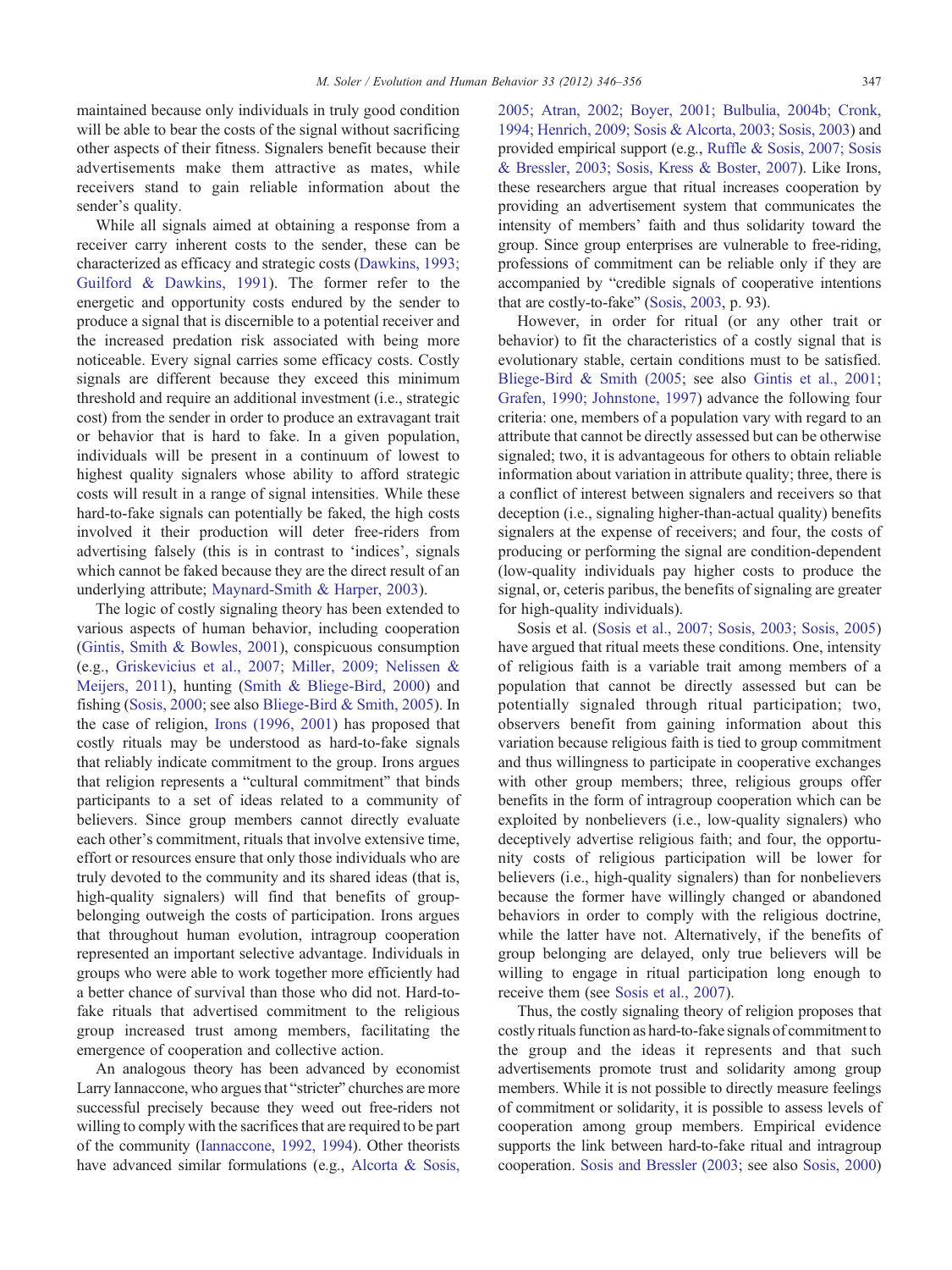compared the longevity of religious and secular communes that existed in North America in the 19th and early 20th century. Their analyses show that religious communes lasted longer and were less likely to dissolve than secular ones due to collective action failures (i.e., internal disputes or economic collapse). In addition, religious communes imposed almost twice the number of costly requirements on members than secular ones, and increased number of costly requirements was positively correlated with commune longevity among religious communities. [Sosis and Ruffle \(2003\)](#page-10-0) further tested the relationship between hard-to-fake ritual and intragroup cooperation among members of religious and secular Israeli kibbutzim. They found that religious males, the only group required to engage in public ritual, cooperated more in an economic game than religious females and secular participants of both genders. Moreover, only males who attended synagogue daily cooperated more than religious females and no differences were found between religious males who did not attend synagogue daily and religious females nor between secular males and females. The authors conclude that cooperation levels are related to frequency of ritual participation rather than to gender.

Although costly signaling has become a central tenet of neo-Darwinian accounts of religion, with the exception of the work of Sosis et al. cited above (Sosis, 200; [Sosis and](#page-10-0) [Bressler, 2003; Sosis and Ruffle, 2003\)](#page-10-0), empirical studies are scarce. Here, I present results from a 14-month long ethnographic investigation of costly signaling. The work was carried out in the city of Salvador da Bahia in northeastern Brazil from July 2005 to October 2006 (Salvador and Bahia are both terms used to refer to the city; here, Salvador will be used). The study focused on communities of Candomblé, an Afro-Brazilian religion that originated in the region in the 19th century and which has been the subject of considerable ethnographic work (e.g., [Bastide, 2001 \[1958\]; Capone, 2004;](#page-9-0) [Landes, 1994 \[1947\];Lima, 2003 \[1977\]; Matory, 2005;](#page-9-0) [Prandi, 1996; Rodrigues, 1935; Wafer, 1991](#page-9-0)). Salvador and its immediate surroundings remain the center of Candomblé, but the religion has spread to other major cities like São Paulo and Rio de Janeiro (see [Prandi, 1991\)](#page-10-0).

## 2. Research setting

Salvador has a population of almost 3 million, making it the third largest metropolitan area in Brazil. Traces of its past as a main port of entry for the slave trade remain evident in its population, which is approximately 75% Afro-Brazilian. The urban landscape is a mosaic of commercial thoroughfares, luxurious high rises and modest residential neighborhoods, all interspersed with numerous slums and shantytowns. Candomblé religious centers, most commonly called terreiros (other terms are axé, roça, casa, and simply candomblé) are usually located in low-income areas where Afro-Brazilians are overwhelmingly represented. Estimates for the total number of terreiros in Salvador range from 2000

[\(Mott & Cerqueira, 1998](#page-10-0)) to 3000 (Pedro S., personal communication), although a recent survey by the Center for Afro-Oriental Studies of the Federal University of Bahia places the number at 1155.

Worship is centered on the cult of the orixás, deities that embody axé, the life force of the universe. Uniquely Brazilian figures have also become part of the pantheon, such as the caboclo and boiadero spirits that represent Amerindians and backland cowboys. Communication with these entities takes place through divination rituals and possession trance, an aspect of the religion that has received considerable attention (see [Cohen, 2007,](#page-9-0) for a recent cognitive account).

Candomblé has a pragmatic orientation, centrally concerned with solving the problems of domestic existence and with helping adherents achieve health, prosperity and happiness. Like other African diasporic religions of Brazil and the Caribbean, it has often been described as amoral (e.g., [Chestnut, 2003\)](#page-9-0). Neither fixed ethical rules nor ideas of a rewarding afterlife are features of the religion. Rather than vigilant deities that enforce moral norms and mete out punishment for ethical transgressions, orixás can be swayed to advance one's interests through offerings and exchanges. The exús, for example, are trickster spirits that can be invoked for either helping or harming others, what is referred to as "opening or closing roads". Thus, the idea of moral gods that encourage prosociality through the threat of constant vigilance and punishment (e.g., [Johnson & Bering, 2006; Roes &](#page-10-0) [Raymond, 2003; Rossano, 2007\)](#page-10-0) does not seem to apply in this context. Punishment from the orixás is more likely to occur because of failure to perform the appropriate offering or ritual rather than for violating a moral norm. As [Amaral \(2002\)](#page-9-0) states, in Candomblé, "the only 'sin', the only unforgivable error is not properly worshipping the orixás" (p. 63) (my translation).

As in many religions (see [Qirko, 2004\)](#page-10-0), membership in the Candomblé terreiro is characterized by a hierarchy that resembles a family in terminology and organization. Each terreiro is essentially an autonomous community led by the mãe-de-santo or ialorixá ("mother of the saint") in the case of a woman or the pai-de-santo or babalorixá ("father of the saint") in the less common case of a man. The *mãe-de-santo* or *pai-de-santo* is the undisputed authority in both spiritual and secular matters. The physical space functions simultaneously as the private home of the leader and her family and as a temple for a community of followers, called filhos-desanto ("children of the saint").

Traditionally, initiation into Candomblé is an arduous process that requires periods of total seclusion and takes years to fully complete. From my observations, however, the duration and intensity of initiation are highly dependent on the idiosyncrasy of the mãe-de-santo or pai-de-santo, size of the community, characteristics of the potential initiate and other factors. In addition, a large part of the following of every terreiro is composed of uninitiated affiliates, neighbors, friends and occasional visitors. In some terreiros, individuals who have never completed the initiation process may still play a central role in the terreiro, especially if they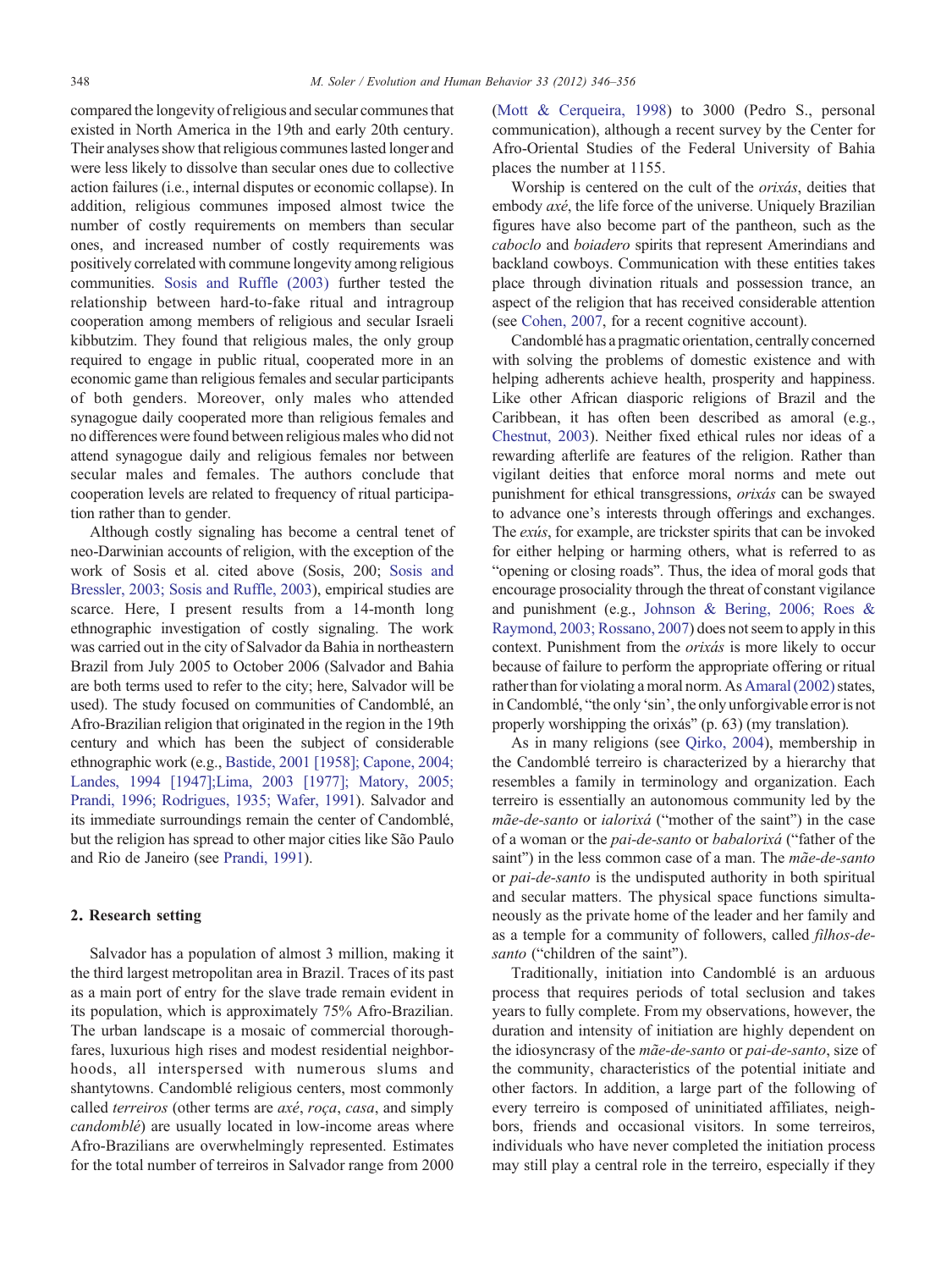have been members for a long time or are close relatives of the leader. The distinctions between initiates and external members are often hazy because individuals at all membership levels may vary greatly in their involvement with the religion and with any particular terreiro.

Many individuals first come to the terreiro seeking lastresort solutions to specific personal problems, including financial difficulties, troubled relationships, illnesses and addictions. The mãe-de-santo or pai-de-santo provides a consultation followed by a ritual course of treatment. Fees from these activities constitute the main source of revenue for the terreiro (recently, tourist attendance at large public feasts has also become a source of income). Recurrent "clients" often come to depend on the religious community for emotional as well as material aid and represent the terreiro's main pool of potential initiates.

All who "belong" to a terreiro are expected to comply with numerous demands, including frequent internal rituals, weekly periods of sexual abstinence, total obedience to the mãe-desanto or pai-de-santo, and adherence to a variety of taboos. In addition, all members must participate in the large public feasts that terreiros regularly celebrate which are expensive to produce and take weeks to prepare. On the other hand, terreiros have historically provided a haven of social support for otherwise marginalized individuals [\(Harding, 2000](#page-9-0)). Even today, many Candomblé adherents face the double challenge of urban poverty and racial discrimination. For many, the terreiro provides services otherwise not available to them, such as medical care or a space to socialize. The independent nature of each terreiro, the potential benefits that members can derive and the high levels of dedication required make Candomblé an ideal setting to explore the relationship between costly religious signaling and cooperation.

#### 3. Hypotheses

Costly rituals can be characterized as behaviors and behavioral restrictions required by the religious group that represent "time, energetic and/or financial costs that are not directed toward accomplishing somatic or reproductive goals efficiently or that limit an individual's ability to achieve these benefits from nongroup members" ([Sosis & Bressler,](#page-10-0) [2003,](#page-10-0) p. 219). Only those who are truly committed to the group and its shared values will be willing to forgo otherwise pleasant or productive activities and engage in the required sacrifices. While feelings of commitment cannot be directly assessed, it is possible to evaluate cooperativeness among group members. If ritual is indeed a hard-to-fake signal of commitment to the group, individuals that signal more intensely should also be more cooperative. High-intensity signalers benefit because they are perceived as more reliable and thus may be more likely to be the recipients of cooperative exchanges. On the other hand, signaling is beneficial to receivers because it provides information about the sender's cooperative intentions.

To test these ideas, costly religious signaling was evaluated through the Candomblé Religious Signaling Scale (CRSS), while cooperation was assessed through a Public Goods economic game (PGG) and a questionnaire that evaluated past instances of given and received cooperation (these instruments are described in detail below). From this framework, the following predictions arise: (1) that Candomblé followers who score higher in the CRSS will cooperate more in the PGG and report higher instances of given cooperation toward other terreiro members; (2) that participants who score higher in the CRSS will report more instances of received cooperation from others in their group; and (3) because high levels of signaling are predicted to motivate others to direct cooperation toward the signaler, that individuals who have potentially more to gain from belonging to the terreiro because of greater social or economic need will report higher scores in the CRSS (see [Irons, 2001](#page-10-0)).

#### 4. Methodology

A preliminary database of 55 terreiros was constructed using a combination of random sampling from an existing catalogue [\(Mott & Cerqueira, 1998](#page-10-0)) and snowball sampling. This preliminary database was used to understand the variability present in the population of terreiros and to begin to identify potential sites for further research. From this general database, a subsample of 14 terreiros was created for more detailed investigation. To ensure that participating terreiros were active, only those that had organized at least one public feast that I attended during the research period were considered.

Terreiros were chosen to reflect diversity in terms of wealth, size and location in the city. Three were located in distant suburbs and the others in the city proper. Eight were led by women and the remaining six by men. Roughly half of the terreiros were located on paved streets in urbanized neighborhoods and the rest in alleyways and hillsides of surrounding shantytowns or favelas. The size of the houses themselves, a clear indicator of wealth, ranged from a threestory compound to a two-room shed with metal sheets for a roof. In Candomblé, each terreiro identifies with a nação, a "nation" or ethnic group that represents the ancestry of its ritual practice. Eight terreiros identified as Keto or Ketu, one as Alaketo, two as Angola, one as Jejé, one as Gege Savalu and another did not provide an answer. These differences, however, are more due to strategic manipulation of notions of tradition and authenticity rather than to consistent ritual differences (see [Lima, 2003, \[1977\],](#page-10-0) for a fuller discussion).

#### 4.1. Data collection

#### 4.1.1. General procedure

Data collection for each of the 14 terreiros was scheduled for a date when most regular members could be present. All terreiros participated on different days, except in the case of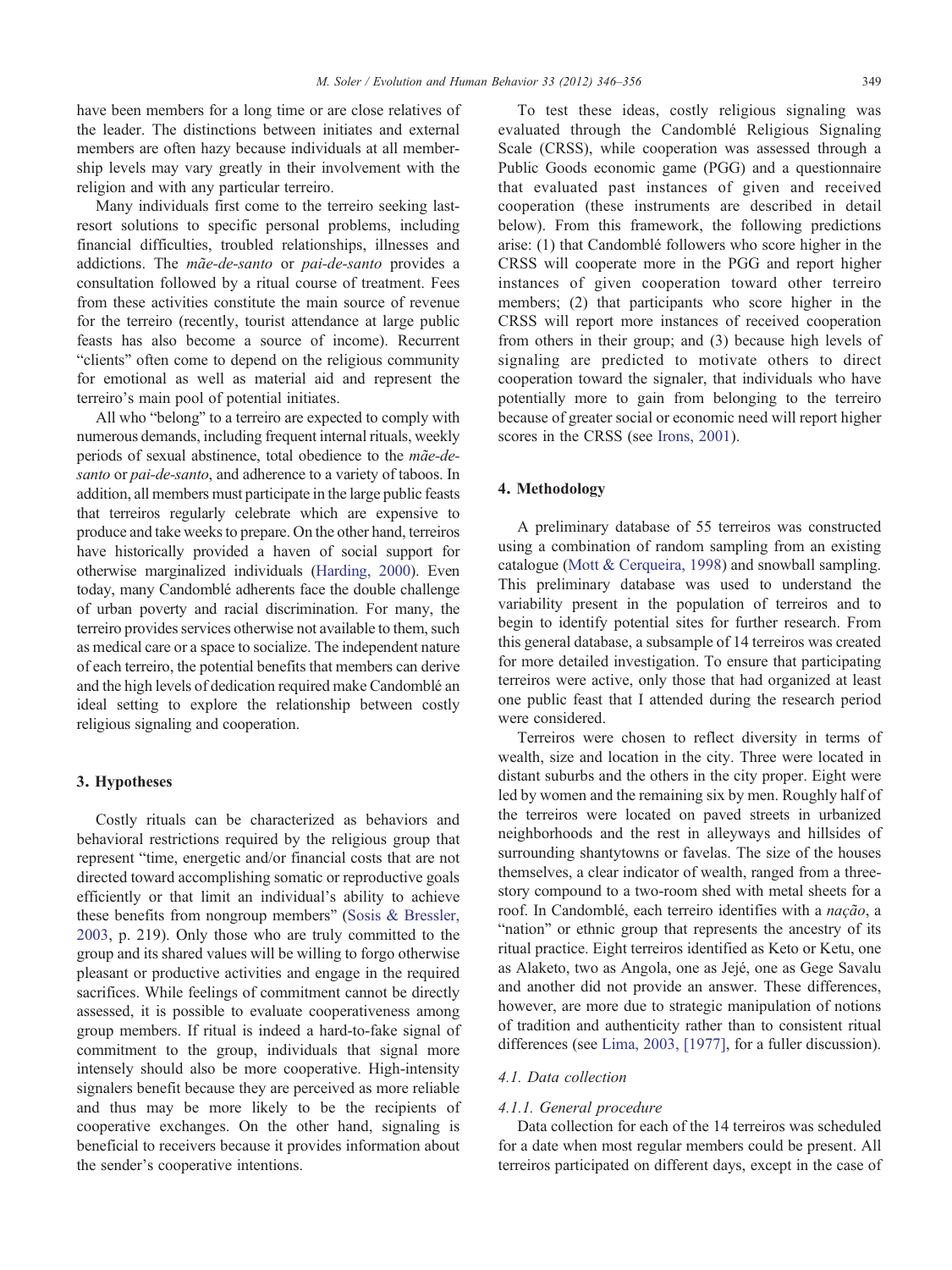two communities that often celebrated feasts and ceremonies together and decided to take part as one. On the appointed day, participants gathered in the largest room in the house, usually the barracão (a ceremonial room for feasts). I explained that participants would complete a three-part written questionnaire and then participate in an economic game played with real money. In one case, only 11 members of one of Salvador's largest terreiros completed the written questionnaires but did not participate in the economic game.

For all other terreiros, a questionnaire packet was given to each participant. I verbally reviewed the instructions for filling out the questionnaire and explained that the game would take place when everyone had completed their responses. After two field assistants collected the finished questionnaire packets, instructions for the economic game were given following a pre-rehearsed script modeled after [Gurven \(2004\)](#page-9-0). Sample rounds of the game with varying outcomes were used to ensure comprehension by all participants. After the game, a small party was sponsored at each terreiro as compensation for participation. All explanations and instructions were given in Portuguese.

## 4.1.2. Individual questionnaire and intragroup cooperation

The first part of the questionnaire focused on demographic variables and questions that assessed various aspects of individual involvement with the terreiro. Categorical variables (living or having lived at the terreiro, having relatives as fellow members of the terreiro, and marital status) were coded as dummy variables. The second part collected data on acts of cooperation among the terreiro community. This section was formulated through observations and interviews and consisted of a list of eight commonly occurring cooperative instances with yes/no responses. For example, the first set of items included "Have you ever lent money to someone in your terreiro?" and "Have you ever taken care of someone in your terreiro who was sick?" Positive responses to the first eight items were added to create the variable "given cooperation" (GCoop). The variable "received cooperation" (RCoop) was created in the same way, but the questions were reversed to determine whether the respondent had ever received those same services. Thus, the questions became "Has someone from your terreiro ever lent you money?" or "Has someone from your terreiro ever taken care of you when you were sick?"

#### 4.1.3. Candomblé Religious Signaling Scale

The third part of the questionnaire consisted of a scale created to measure costly signals of religiosity. Because existing measures of religiosity focus on Christianity and other world religions, a Candomblé-specific Likert scale was formulated. Interviews were used to reveal aspects of the religion that participants deemed as costly or difficult. These data were collected on three dimensions commonly used in religiosity scales (see [Mockabee et al., 2001](#page-10-0)): attendance, giving and participation. A fourth commonly used dimension (salience) was not included because it refers to the impact of belief in one's everyday decisions rather than to observable behaviors open to monitoring by others (i.e., signals).

Material for a 37-item preliminary scale was gathered from progressively more detailed interviews and observations. The preliminary scale was tested in the nearby town of Cachoeira over the course of three weeks  $(n=52)$ . Cachoeira was chosen because it is a small town where sufficient Candomblé adherents who would not be part of the final sample could be found within a reasonable time frame. Subsequently, interviews with respondents in Cachoeira were used to determine the wording clarity of items and eliminate confusing questions. Principal component analyses (varimax rotation) were used on the remaining items to determine which would be included in the final version of the scale. Items with loadings over .550 on a single factor were chosen for further consideration. Of those items, only those with means close to the center and high standard deviations were chosen. High variation is desirable because an item that is answered uniformly by most respondents will not reflect the differences in religiosity that the scale is intended to capture.

The final version of the CRSS presented to study participants consisted of a 14-item scale  $(n=252)$ . Reliability analysis of completed responses revealed high internal validity (Cronbach's  $\alpha = .875$ ). For the following analyses, completed scales with one missing response  $(n=21)$  were recoded using the person mean substitution method described by [Downey and King \(1998\),](#page-9-0) where the mean of a person's completed responses substitutes the missing value. Items "I never miss a feast at my terreiro" or "I come to the terreiro at least once a week" referred to the costliness of attendance since most devotees depend on public transportation which is expensive and inefficient. Participation, which requires both time and energy, was captured in items such as "I have spent a whole month at my terreiro because of an obrigação" (literally, "obligation", meaning a compulsory religious event) or "Whenever my terreiro has a feast, I come at the beginning and stay until the end" (feasts can last several hours). Other items included "There are foods I cannot eat because of my orixá", "I always have a candle lit for my orixá" (candles were often cited as a significant expense) and "I keep two or more days of resguardo a week" (resguardo refers to abstinence from alcohol, secular entertainment and sexual relationships) (full scale available on the journal's website at [www.ehbonline.org](http://www.ehbonline.org)).

Candomblé adherents perform numerous activities in a religious context that involve costs but nevertheless benefit the entire group (e.g., donating money or staying after a feast to clean the terreiro). These may be understood as provisioning of a public good or "costly cooperation" [\(Gintis et al., 2001\)](#page-9-0) rather than religious signals. Since expressions of religiosity are hypothesized to indicate cooperative intent, the inclusion in the scale of items that represent altruistic activities represents a tautology, even if they commonly occur in a religious context. To take this problem into account, analyses were performed using the full version of the scale and a shortened 11-item version  $(n=252)$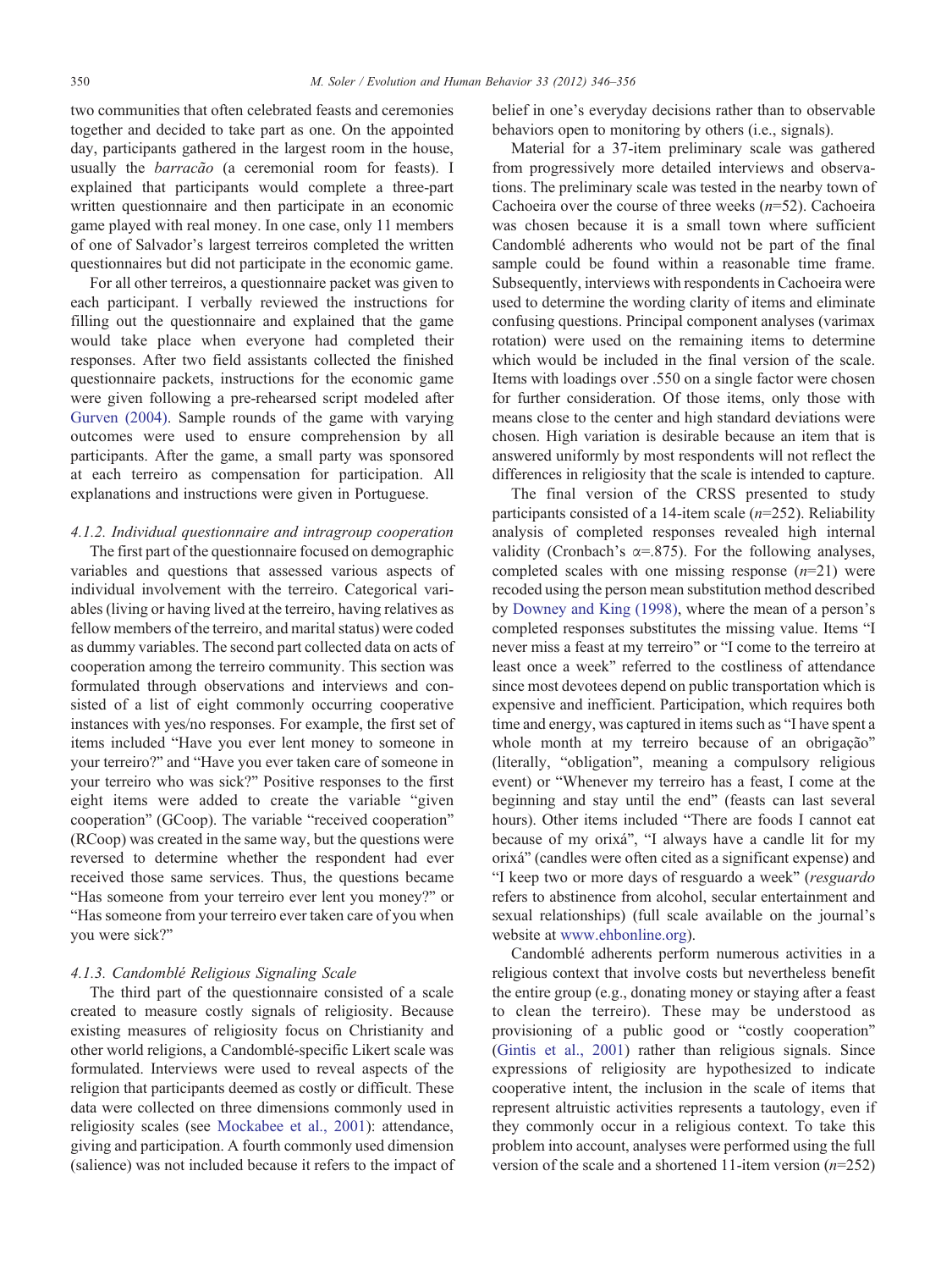in which items representing any kind of group provisioning were removed (Cronbach's  $\alpha$ = .837). Excluded items were "I always give money to my terreiro to help with a feast", "I always help in the preparation of a feast" and "I always help clean up after a feast". Results from the complete and shortened scale were very similar. The present analyses used the shortened version to avoid biasing the result in favor of cooperation hypotheses. However, results from the complete scale are also shown for comparison.

#### 4.1.4. Public Goods Game

The PGG consists of dividing participants into random and anonymous n-person groups. Players receive equal monetary endowments. Players must decide how much of this endowment they will donate to the common pool of their n-person group and how much to keep for themselves. After these decisions are made, the investigator adds up the total donations of each pool, doubles the amount and divides it in equal parts to all players in the same group. A larger common pool means more money to double and increased winnings to all players. On the other hand, there is a strong temptation to donate less because players receive equal amounts from the final common pool regardless of how much they initially hold back.

In each terreiro, participants were divided into groups of four players. When the number was not divisible by 4, groups of four and five were composed to avoid excluding people already on site. Players had no way of knowing whether they were part of a four- or five-person group. At the beginning of each session, numbered pieces of paper were placed in a plastic container and randomly selected and assigned to a group of four or five, depending on the total number of participants. Duplicate numbered tickets were then randomly distributed to players along with corresponding numbered envelopes containing an amount roughly equivalent to a day's wages [10 Brazilian reais (R\$), equivalent to about US \$5 at the time]. Players were instructed to remove from the envelope the amount they wished to retain and to return their donation to the common pool inside the envelope. The numbered envelopes tracked the donations of each person while maintaining anonymity. Participants were specifically instructed to prevent others from seeing how much money they took out of the envelope. Two field assistants were on hand to ensure they complied with these instructions. Players themselves were anxious to avoid prying eyes and generally refused to discuss their offers with others even after the game was over. After all envelopes were returned, calculations were made to determine how much each person would ultimately receive and players used their numbered ticket to claim their final winnings.

#### 5. Results

Two-hundred and fifty-three subjects (138 female, 115 males) from 14 terreiros participated. Additional information on participants is provided in Table 1. The 13 terreiros that provided group-level information ranged from 4 to 37 in years since foundation (mean±S.D.=19.33±10.8). Number of participants at each terreiro ranged from 11 to 30 (mean± S.D.=20.17±6.33). Household income for each participant was measured as seven categories related to monthly minimum wage (R\$350 or US\$165 at the time). The median amount of each category was calculated and that number was used for subsequent analyses. Approximately half of participants (47.6%) earned less than one minimum wage and almost a third were unemployed (30%). Those employed described a wide array of occupations, including housemaid, cook, security guard, cashier, policeman, fisherman, administrative assistant, salesperson, street food vendor, nurse and government employee. With the use of standard census categories, participants were asked to choose the race (the words raça and cor were used) they most identified with. Over 90% chose categories associated with Afro-Brazilian ancestry (negro, preto, moreno and pardo). Because of this homogeneity, race was not included in further analyses.

Responses to items in the modified CRSS were added to produce a single score for each individual (mean± S.D.=53.39±16.26; min, 11; max, 77). Results from the PGG were quantified as the offer (amount left in the envelope for donation to the four-person group) [\(Fig. 1](#page-6-0)). However, it is likely that game endowment will have different significance for individuals if there are wide economic disparities. For many subjects in this sample, 10 Reais was a significant amount. On the other hand, for individuals in the highest income brackets the same amount was negligible. To take this into consideration, game offer was recalculated as a percentage of income (mean $\pm$ S.D.=1.88 $\pm$ 2.51; *n*=239). [Fig. 2](#page-6-0) summarizes the results of the PGG recalculated in this manner.

Table 1 Selected descriptive statistics (means and percentages) of participants by gender<sup>a</sup>

|                                                              | Males               | Females           | All participants  |
|--------------------------------------------------------------|---------------------|-------------------|-------------------|
| Age                                                          | $30.94 \pm 11.83$   | $36.50 \pm 14.53$ | $34.51 \pm 13.74$ |
| Income                                                       | $634.16 \pm 544.25$ | 517.18±478.47     | 541.80±498.03     |
| Unemployed $(\% )$                                           | 46.7                | 35.9              | 41.2              |
| Single $(\% )$                                               | 60.7                | 57.7              | 59                |
| Married or living<br>with someone $(\% )$                    | 30.4                | 26.3              | 28.2              |
| Separated, widowed<br>or divorced $\left(\frac{0}{0}\right)$ | 6.3                 | 14.6              | 10.8              |
| Years as a member<br>of Candomblé                            | $12.59 \pm 10.59$   | $15.89 \pm 12.99$ | $14.82 \pm 12.23$ |
| Years as a member of<br>the terreiro                         | $9.09 \pm 7.95$     | $9.68\pm9.16$     | $9.62 \pm 8.94$   |
| Lives or has lived at<br>the terreiro $(\% )$                | 17.6                | 18.8              | 36.4              |
| Has "blood" relatives<br>in the terreiro $(\% )$             | 20.7                | 34.7              | 55.4              |

<sup>a</sup> Percentages for males and females calculated within gender.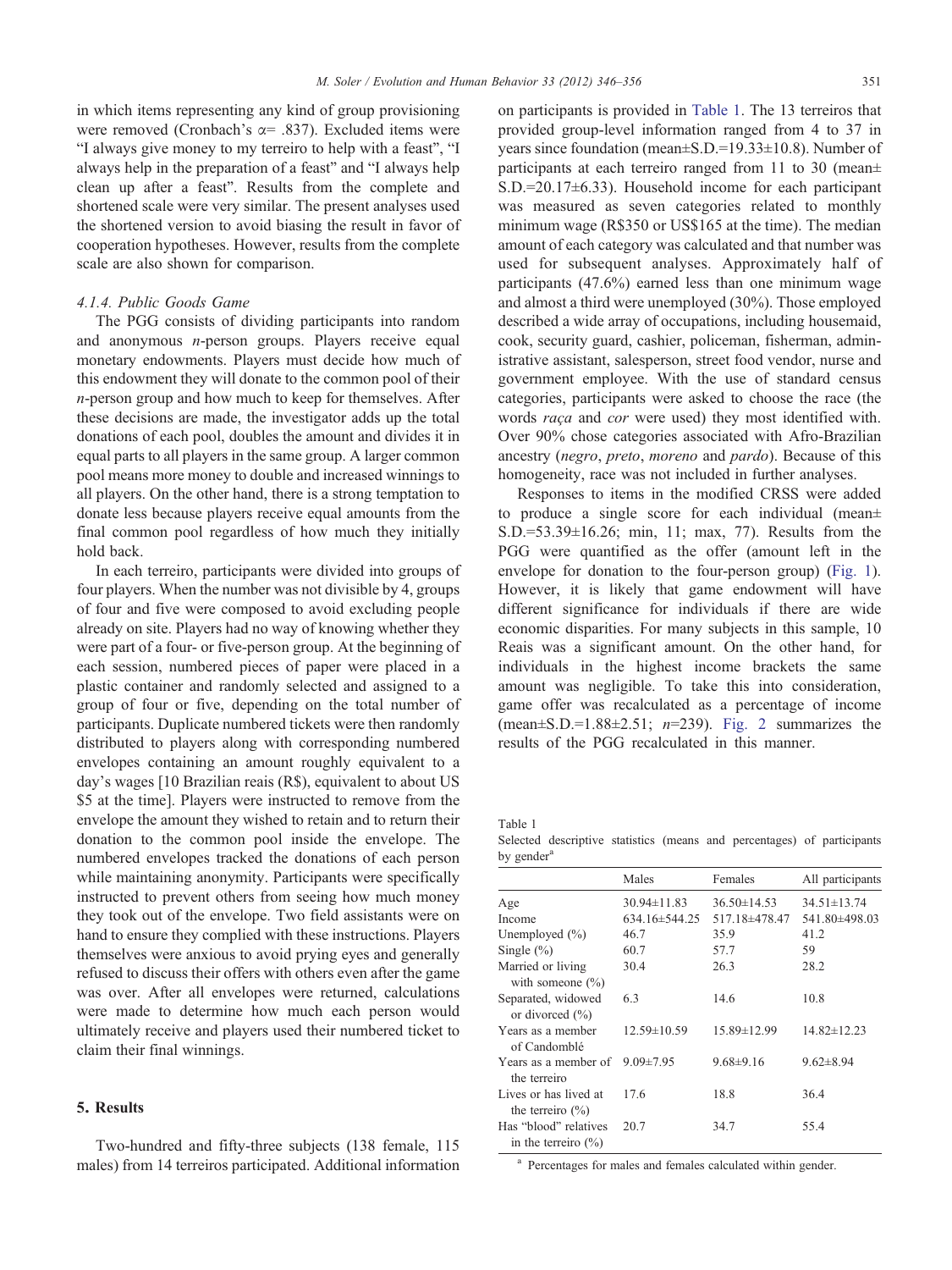<span id="page-6-0"></span>

Fig. 1. Results from the PGG were quantified as the offer (amount left in the envelope for donation to the four-person group).

# 5.1. Hypothesis 1: Individuals with higher scores on the CRSS will be more cooperative in the PGG and report more instances of past given cooperation to other terreiro members

Religious signaling was assessed through the CRSS, while cooperation was measured by the PGG and the variable GCoop described earlier. Preliminary analyses indicated that the original version of the CRSS significantly predicted performance in the PGG [\(Soler, 2008\)](#page-10-0). Here, the data from the PGG were reanalyzed to account for the wide income disparities in the sample of participants and the CRSS was modified to deal with circularity concerns. Multivariate linear regression analyses were used to determine significant predictors of the cooperative measures. Control variables included age, sex, marital status and other



Fig. 2. Results of the PGG recalculated as a percentage of income.

| Multivariate regression of "GivCoop" on CRCS and other variables $(n=206)$ |  |  |
|----------------------------------------------------------------------------|--|--|
|                                                                            |  |  |

|                                             | Standardized $p$ values<br>coefficients |      |
|---------------------------------------------|-----------------------------------------|------|
| (Constant)                                  |                                         | .000 |
| <b>Sex</b>                                  | .026                                    | .649 |
| Age                                         | .081                                    | .228 |
| Income                                      | .205                                    | .000 |
| Married or living with someone              | $-.049$                                 | .411 |
| Separated, widowed or divorced              | .028                                    | .659 |
| Lives or lived at the terreiro              | .297                                    | .000 |
| Has relatives in the terreiro               | .011                                    | .860 |
| Years in the terreiro                       | .270                                    | .000 |
| Candomblé Religious Commitment Scale (CRCS) | .312                                    | .000 |

Adjusted  $R^2 = 0.392$ ,  $p < 0.001$ .

variables related to involvement with the terreiro which may be expected to have an effect on cooperation.

When GCoop is used as the dependent variable, significant predictors include income, lived or having lived at the terreiro, years as a member of the terreiro, and the modified version of the CRSS excluding provisioning items (Table 2). The same model using the original version of the CRSS yields almost identical results with the only significant variables being income ( $\beta$ =.211,  $p$ <.001), lives or has lived at the terreiro ( $\beta$ =.303,  $p$ <.001), years in the terreiro ( $\beta$ =.250, p < 0.001) and CRSS ( $\beta$  = 293, p < 0.001) (adjusted  $R^2$  = 429,  $p<.001$ ). Surprisingly, having relatives in the terreiro did not have an effect on instances of cooperation toward others.

The same covariates, except income, were used in a model with game offer as a proportion of income (the other measure of cooperation) as the dependent variable. Income was not included because it is already taken into account in the re-calculation of game offer. In this case, age and the modified CRSS score are significant predictors, but having lived at the terreiro, having relatives as members of the terreiro and years as a member of the terreiro have no effect (Table 3). Using the full version of the CRSS as a covariate results in age ( $\beta$ =.300,  $p$ =.001), married or living with someone ( $\beta$ =−.167,  $p$ =.029) and CRSS ( $\beta$ =.257,  $p$ =.001)

Table 3

Multivariate regression of "game offer as a percentage of income" on CRSS and other variables (n=199)

|                                                | Standardized<br>coefficients | values |
|------------------------------------------------|------------------------------|--------|
| (Constant)                                     |                              | .056   |
| <b>Sex</b>                                     | .023                         | .751   |
| Age                                            | .277                         | .001   |
| Married or living with someone                 | $-.190$                      | .010   |
| Separated, widowed or divorced                 | $-.095$                      | .227   |
| Lives or lived at the terreiro                 | .097                         | .219   |
| Has relatives in the terreiro                  | .016                         | .840   |
| Years in the terreiro                          | $-.148$                      | .064   |
| Candomblé Religious Commitment<br>Scale (CRCS) | .224                         | .003   |

Adjusted  $R^2 = .096$ ,  $p = .001$ .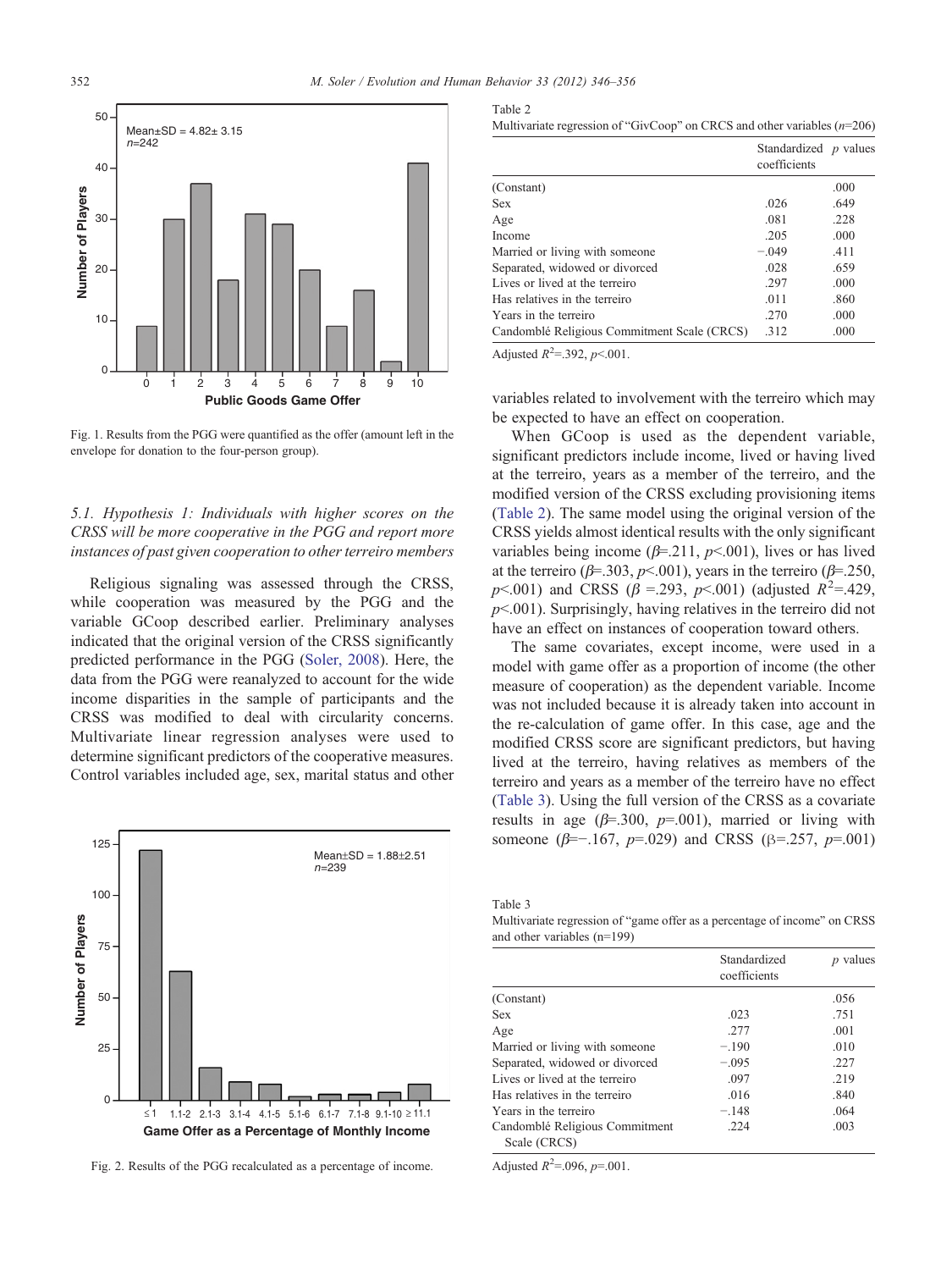being the only significant predictors of PGG offer (adjusted  $R^2 = 0.092$ ,  $p = 0.002$ ).

## 5.2. Hypothesis 2: Individuals with higher scores on the CRSS will report having received more cooperation from their fellow terreiro members

The costly signaling theory of religion depends on the idea that more intense signalers will receive benefits from their displays. To test this idea, the variable RCoop was used to collect data on received instances of help from others. These examples were drawn from ethnographic observations and interviews with Candomblé adherents and included financial and nonmonetary forms of aid. It is expected that among members of the same terreiro there will be a significant relationship between high scores on the religious signaling measure and the variable RCoop. Controlling for years as a member of the terreiro, having relatives in the terreiro, and living or having lived at the terreiro, it was found that individuals with higher scores on the CRSS reported receiving more past instances of cooperation from others in the same terreiro (partial  $r=131$ ,  $n=214$ ,  $p=.055$ , two-tailed).

# 5.3. Hypothesis 3: Individuals who have a greater need of belonging to the religious group will score higher on the CRSS

Individuals in a position of greater social vulnerability may be expected to display higher religiosity in order to secure the social support that the religious group can provide. Consistent with this hypothesis, there is a marginally significant relationship between CRSS score and income (partial  $r=$  $-117$ ,  $n=249$ ,  $p=.066$ , two-tailed) and this is strengthened if the full scale is used (partial  $r=-.137$ ,  $n=228$ ,  $p=.039$ , twotailed). Women may also be expected to demonstrate higher religiosity because they are often the sole caretakers of children and elderly relatives and thus in more need of support. In contrast to numerous studies that suggest females are more religious than men (e.g., [Francis, 1997; Stark, 2002](#page-9-0)), there was no significant gender difference in CRSS score (53.12 for women vs. 53.59 for men;  $t_{251}$ =−.226, p=.821, two-tailed). There was no significant difference either in CRSS score when single parents where compared to all other participants (53.46 vs. 53.53;  $t_{250}$ =−.034,  $p$ =.973, two-tailed), although the former reported being part of the religion longer (18.35 vs. 13.13;  $t_{238}$ =3.108,  $p$ =.002, two-tailed). Employment status (employed vs. unemployed) had no impact on CRSS score (51.43 vs. 54.55;  $t_{182}$ =1.28,  $p$ =.204, two-tailed).

The intensity of religious signaling may be expected to depend not solely on financial or social needs but also on individual circumstances. For example, new terreiro members may feel a greater compulsion to prove their alliance to the group by demonstrating higher religiosity. Similarly, those with relatives in the same group may need to signal less because they already have a source of support in the community. Both these relationships are significant but in the opposite direction: years in the terreiro and CRSS score

are positively correlated (.258,  $n=224$ ,  $p<001$ , two-tailed), while those with relatives in the same terreiro scored higher in the CRSS than those without (73.66 vs. 64.83;  $t_{228} = 3.403$ ,  $p=.001$ , two-tailed).

## 6. Discussion

Consistent with a costly signaling interpretation of religious ritual, results show that hard-to-fake expressions of religiosity are related to measures of intragroup cooperation among Candomblé adherents. Controlling for various other variables, higher scores on a religiosity scale specifically designed for Candomblé, the CRSS, significantly predict game offer in an economic game and self-reported acts of cooperation toward other group members. In the case of the game, the amount of variation explained by the model is modest. However, it is notable that while CRSS score had a significant effect, other variables that may be expected to predict game offer did not (i.e., having relatives at the terreiro, years as a member of the terreiro, living or having lived at the terreiro).

With regard to past instances of given cooperation (GCoop), significant predictors include income, years as a member of the terreiro and living or having lived at the terreiro in addition to CRSS. The first two relationships are unsurprising: individuals in a better financial position will have greater ability to provide some forms of aid, while the longer an individual is part of a community, the more occasions for cooperation that will arise. In Candomblé, it is not unusual for adherents to make a temporary (and sometimes permanent) home with their mae-de-santo or pai-de-santo. In this sample, non-kin lived in about half of the terreiros at the time of the research. Such individuals often move to the terreiro as a result of distressing personal circumstances and tend to become heavily involved in its religious activities. In addition to having more opportunities of cooperating because they are on the spot, these individuals may feel a sense of obligation toward the community that translates into increased cooperation.

Costly religious signaling is advantageous to observers who will gain valuable information from these displays. Senders, on the other hand, are predicted to receive more cooperation from others because they will be perceived as more reliable. Indeed, results show that individuals who score higher on the CRSS report more cooperation directed towards them from fellow terreiro members. It can be argued that highly religious individuals help each other selectively because they are the primary participants of religious life. Without data that reflect specific patterns of cooperation between individuals within each group, it is not possible to determine the role that tit-for-tat or indirect reciprocity play in the results, but it is likely that these mechanisms operate in conjunction with costly signaling [\(Milinski, Semmann &](#page-10-0) [Krambeck, 2002; Panchanathan & Boyd, 2004\)](#page-10-0).

Since high levels of costly signaling are related to received cooperation, there is a possibility of individuals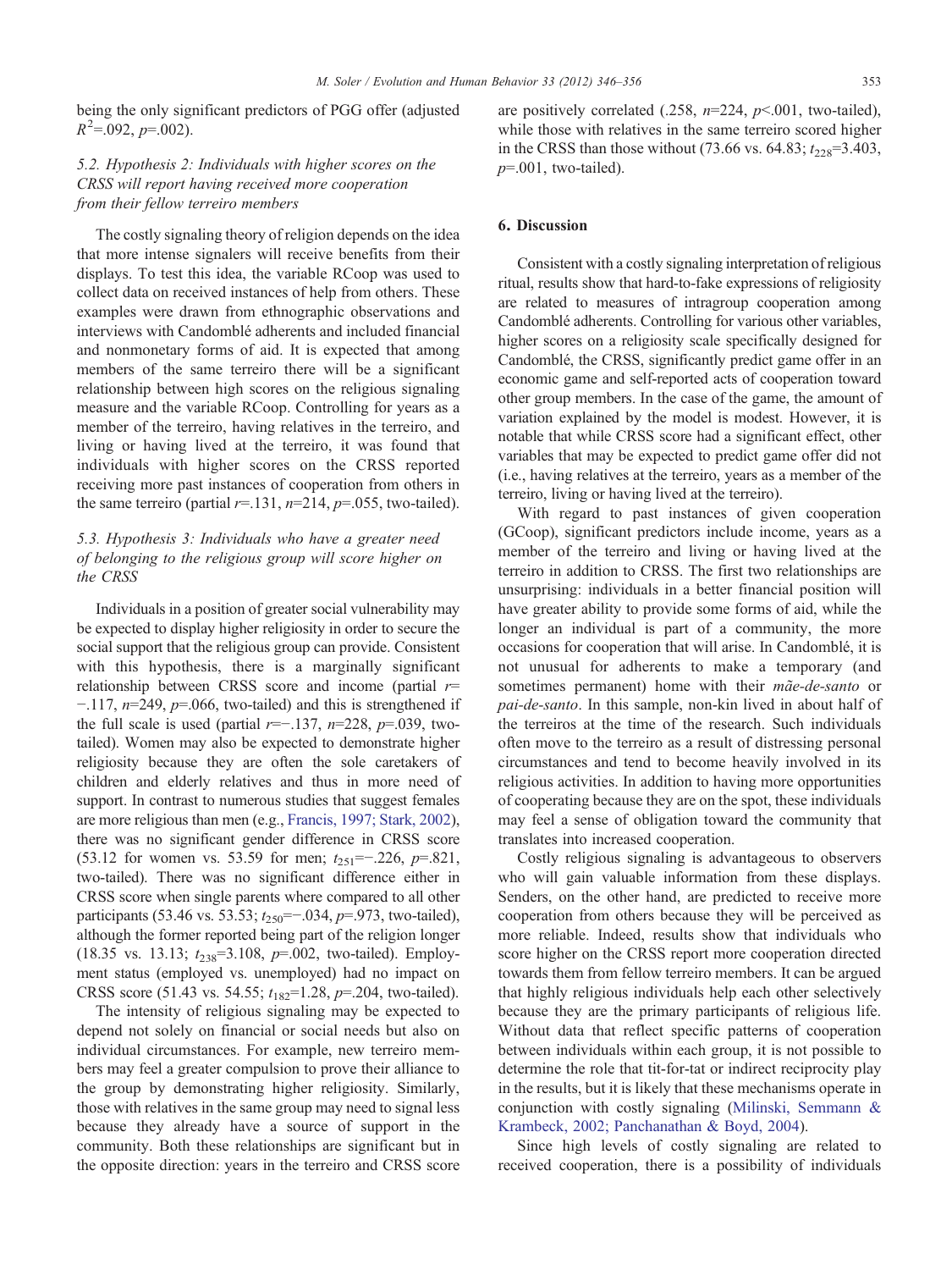taking part in religious signaling in order to reap cooperative benefits and exiting the group when demands for reciprocity are made. A potential free-rider must perceive the potential benefits as compensating the considerable time, effort and economic investments that are required to be part of the community. While a terreiro can become a crucial resource in moments of crisis (e.g., providing a temporary home, care during serious illness), these events do not occur often nor do they affect all individuals in equal measure. More common advantages of belonging consist of socialization, occasional child care or a small loan, all of which can be procured from family or friends in most cases. In contrast, costly demonstrations of faith are ongoing and required from every member. A low-quality signaler (i.e., someone who is not truly committed to the group) may find that future advantages are either too trivial or too uncertain to compensate for the exacting demands of the terreiro.

Psychological mechanisms may also contribute to an individual's commitment to continued participation with a religious group. [Sosis \(2003\)](#page-10-0) argues that internalization of belief plays a crucial role in minimizing the risk of freeriding. Believers will perceive the opportunity costs of constant ritual participation as lower because they interpret their actions as important and meaningful, while skeptics will constantly struggle with the inconsistency between their beliefs and their required behavior. Sosis proposes that the resulting cognitive dissonance will result in the skeptic either abandoning the group or, alternatively, adopting its beliefs.

In any case, the existence of free-riding does not mean that costly signaling is ineffective at promoting cooperation. Rather, the system will remain stable as long as free-riders are relatively rare in a population of costly signalers ([Johnstone,](#page-10-0) [1997\)](#page-10-0). Religious communities, as other groups, may consist of constantly shifting systems where honest and deceptive signals compete against each other ([Cronk, 1994; Johnstone & Grafen,](#page-9-0) [1993\)](#page-9-0). Those that find the optimal balance of requirements and rewards and are able to prevent free-riding will thrive, while others will disappear. Thus, the implementation of costly signals may be a necessary but not sufficient condition of successful groups [\(Sosis & Bressler, 2003](#page-10-0)).

A different challenge to the costly signaling hypothesis of religion is the difficulty in drawing a clear distinction between religious and cooperative behaviors. Candomblé members participate in numerous activities that produce public goods, such as cooking or cleaning the terreiro. It can be argued that these activities are not religious signals but rather forms of conspicuous cooperation that advertise underlying qualities [\(Gintis et al., 2001\)](#page-9-0). To avoid this problem, such activities were removed from the measure of religious signaling (CRSS). In Candomblé, however, seemingly secular activities are an integral part of the religious experience. The community itself is an embodiment of the *axé*, the life force of the universe, which is why members refer to their Candomblé group as "my axé". The distinction between religion and community that is common in psychology of religion (dating to Allport's classic

characterization of intrinsic and extrinsic religiosity) may be somewhat artificial in this case and in the context of other religions with comparable characteristics.

The third hypothesis predicts that individuals who occupy marginalized social positions will be especially motivated to advertise their commitment and obtain higher scores on the CRSS. Candomblé terreiros have always been a source of support for vulnerable populations, from freed slaves in the 19th century ([Harding, 2000](#page-9-0)) to women ([Landes, 1994](#page-10-0) [1947]) and homosexuals [\(Fry, 1986\)](#page-9-0) in more recent times. Here, the data show a marginally significant negative relationship between income and CRSS. For individuals who are economically or socially vulnerable, motivation to join a religious community may come from the necessity of creating a buffer or insurance against an unpredictable future. In these cases, even the smaller rewards of group belonging may offset the sacrifices of religious participation. Alternatively, because these individuals are by definition less likely to have socialization or work alternatives, the opportunity costs of joining a religious group will be lower.

In addition to social vulnerability, other individual circumstances may also predict increased signaling. Newer terreiro members, predicted to be in greater need of demonstrating commitment, actually score lower in the CRSS. A possible explanation consistent with the internalization of belief mentioned earlier may be that those who remain in the group longer do so because they become increasingly devoted to the group and its ideas. Members without relatives in the terreiro were also hypothesized to signal more because they have fewer avenues of support from fellow members, but the opposite was the case. This may be explained by the role that kin occupy in these communities. For the mãe-de-santo and her family, the terreiro is not only a spiritual center but also a source of income. For this reason, close relatives often occupy positions in the hierarchy that require intensive participation in religious activities.

Terreiro members will accrue different benefits from ritual participation, but individuals will also perceive each requirement or restriction as entailing different costs. For example, a female over reproductive age will not find a taboo on sexual relations as costly as a younger individual. On the other hand, the older woman may find the physical demands of chanting and dancing more exacting than her younger counterpart. Thus, to minimize costs while obtaining the rewards of signaling some individuals may participate in ritual performances that exaggerate their involvement [\(Cronk, 1994\)](#page-9-0). Possession trance, a highly visible and dramatic event, might be a possible arena to investigate this idea. In Candomblé as in other religions, possession does not affect all individuals equally and it can occur in different contexts. It may be that possession episodes and other dramatic aspects of ritual are strategic signals intended to amplify audience effects. Life-history events, changes in social or economic status, and political instability may also alter individual circumstances and give rise to manipulative strategies. The roles of receiver psychology and exploitation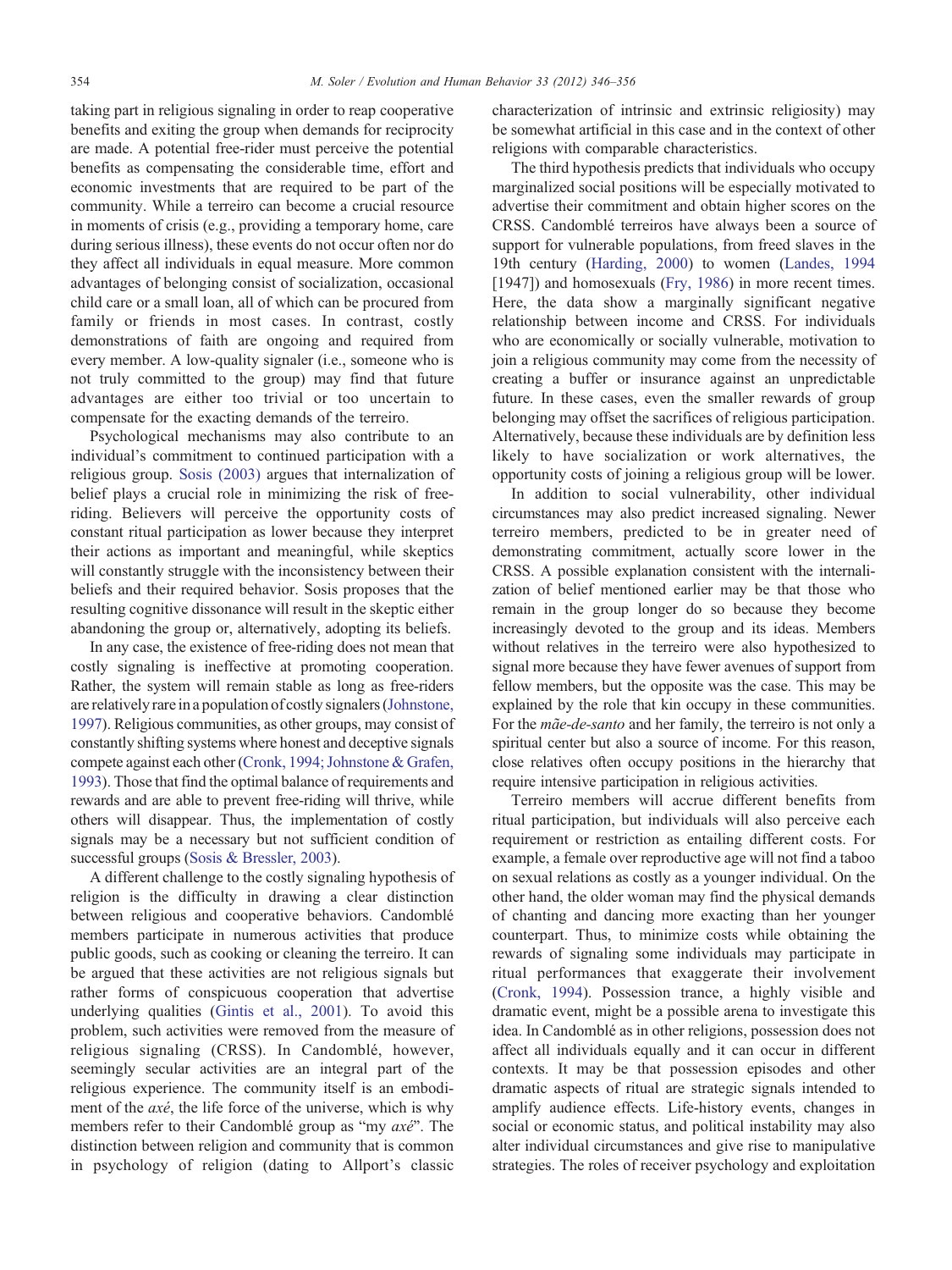<span id="page-9-0"></span>have not yet received much attention in the area of religion, but signaling approaches provide an opportunity to incorporate these elements in future research.

While the idea that religion fosters group cohesion has been a long-standing assumption in the social sciences, costly signaling provides a mechanism as to how this might occur. This study focused exclusively on variation in religious signaling among Candomblé adherents, but the question of why costly signaling appears to be effective in religious but not in secular communities remains open (see [Sosis & Bressler, 2003](#page-10-0)). As many others have noted, belief in a supernatural reality renders the actions and emotions of adherents uniquely real and meaningful. The unverifiable nature of religious ideas may make religious organizations immune to the practical problems that face secular authority. Another related possibility is that supernatural beings provide an unseen but effective deterrent for would-be free-riders (e.g., [Johnson & Bering, 2006; Roes & Raymond,](#page-10-0) [2003; Rossano, 2007\)](#page-10-0), although, as mentioned earlier, this trait does not seem to fit Candomblé. Empirical investigations of what makes religious ritual "special" remains an important next step in neo-Darwinian accounts of religion.

#### Supplementary Materials

Supplementary data to this article can be found online at [doi:10.1016/j.evolhumbehav.2011.11.004](http://dx.doi.org/10.1016/j.evolhumbehav.2011.11.004).

#### Acknowledgments

I am especially grateful to Lee Cronk for his long-time support and insightful comments and to Rich Sosis for his extensive help with various versions of this article. I also thank six anonymous reviewers for comments on this and a previous version of the manuscript. Many thanks to members of the Rutgers Evolution, Psychology and Culture seminar for helpful comments and discussions. My special gratitude to the people of Candomblé in Salvador da Bahia for their generosity, patience and friendship. This work was funded by a Wenner Gren Dissertation Fieldwork Grant and NSF Dissertation Grant 0519236.

#### References

- Alcorta, C., & Sosis, R. (2005). Ritual, emotion and sacred symbols: the evolution of religion as an adaptive complex. Human Nature, 16, 323–359.
- Amaral, R. (2002). Xirê! O modo de crer e de viver no Candomblé. Rio de Janeiro: Pallas/EDUC.
- Atran, S. (2002). In Gods We Trust. Oxford: Oxford University Press.
- Barrett, J. L. (2004). Why Would Anyone Believe in God? Lanham: Altamira Press.
- Barrett, J. L. (2000). Exploring the natural foundations of religion. Trends in Cognitive Sciences, 4, 29–34.
- Bastide, R. (2001). [1958] O Candomblé da Bahia. São Paulo: Companhia das Letras.
- Bering, J. M. (2002). Intuitive conceptions of dead agents' minds: the natural foundations of afterlife beliefs as phenomenological boundary. Journal of Cognition and Culture, 2, 263–308.
- Bering, J. M., & Bjorklund, D. F. (2004). The natural emergence of reasoning about the afterlife as a developmental regularity. Developmental Psychology, 40, 217–233.
- Bering, J. M., & Johnson, D. D. P. (2005). Recursiveness in the cognitive evolution of supernatural agency. Journal of Cognition and Culture, 5, 118–142.
- Bliege-Bird, R., & Smith, E. A. (2005). Signaling theory, strategic interaction and symbolic capital. Current Anthropology, 46, 221–248.
- Boyer, P. (1994). The Naturalness of Religious Ideas: A Cognitive Theory of Religion. Berkeley: University of California Press.
- Boyer, P. (2001). Religion Explained: The Evolutionary Origins of Religious Development. New York: Basic Books.
- Bulbulia, J., Sosis, R., Harris, E., Genet, R., Genet, C., & Wyman, K. (Eds.). (2008). The Evolution of Religion: Studies, Theories, and Critiques (pp. 655–686). Santa Margarita: Collins Foundation Press.
- Bulbulia, J. (2004a). The cognitive and evolutionary psychology of religion. Biology and Philosophy, 18, 655–686.
- Bulbulia, J. (2004b). Religious costs as adaptations that signal altruistic intent. Evolution and Cognition, 10, 19–42.
- Capone, S. (2004). A Busca da Africa no Candomblé: Tradição e Poder no Brasil. Pallas/Contra Capa: Rio de Janeiro.
- Chestnut, R. A. (2003). Competitive spirits: Latin America's new religious economy. New York: Oxford University Press.
- Cohen, E. (2007). The Mind Possessed: The Cognition of Spirit Possession in an Afro-Brazilian Religious Tradition. Oxford: Oxford University Press.
- Cronk, L. (1994). Evolutionary theories of morality and the manipulative use of signals. Zygon, 29, 81–101.
- Dawkins, M. S. (1993). Are there general principles of signal design? Philosophical Transactions of the Royal Society Series B, 340, 251–255.
- Dawkins, R. (2006). The God Delusion. Boston: Houghton Mifflin Company.
- Dennett, D. C. (2007). Breaking the Spell: Religion as a Natural Phenomenon. New York: Viking.
- Downey, R. G., & King, C. V. (1998). Missing data in Likert ratings: a comparison of replacement methods. Journal of General Psychology, 125, 175–191.
- Feierman, J. R., Ed. The Biology of Religious Behavior: The Evolutionary Origins of Faith and Religion (pp. 81–96). Santa Barbara: Greenwood.
- Francis, L. J. (1997). The psychology of gender differences: a review of empirical research. Religion, 27, 81–96.
- Fry, P. (1986). Male homosexuality and spirit possession in Brazil. Journal of Homosexuality, 11, 137–153.
- Gintis, H., Smith, E. A., & Bowles, S. (2001). Costly signaling and cooperation. Journal of Theoretical Biology, 213, 103–119.
- Grafen, A. (1990). Biological signals as handicaps. Journal of Theoretical Biology, 144, 517–546.
- Griskevicius, V., Tybur, J. M., Sundie, J. M., Cialdini, R. B., Miller, G. F., & Kenrick, D. T. (2007). Blatant benevolence and conspicuous consumption: when romantic motives elicit strategic costly signals. Journal of Personality and Social Psychology, 93, 85–102.
- Guilford, T., & Dawkins, M. S. (1991). Receiver psychology and the evolution of animal signals. Animal Behavior, 42, 1–14.
- Gurven, M. (2004). Does market exposure affect economic behavior? The ultimatum game and public goods game among the Tsimané of Bolivia. In J. Henrich, R. Boyd, H. Gintis, E. Fehr, & C. Camerer (Eds.), Foundations of Human Sociality: Ethnography and Experiments in 15 Small-Scale Societies (pp. 194–231). New York: Oxford University Press.
- Guthrie, S. E. (1993). Faces in the Clouds: A New Theory of Religion. New York: Oxford University Press.
- Harding, R. E. (2000). A Refuge in Thunder: Candomblé and Alternative Spaces of Blackness. Bloomington: Indiana University Press.